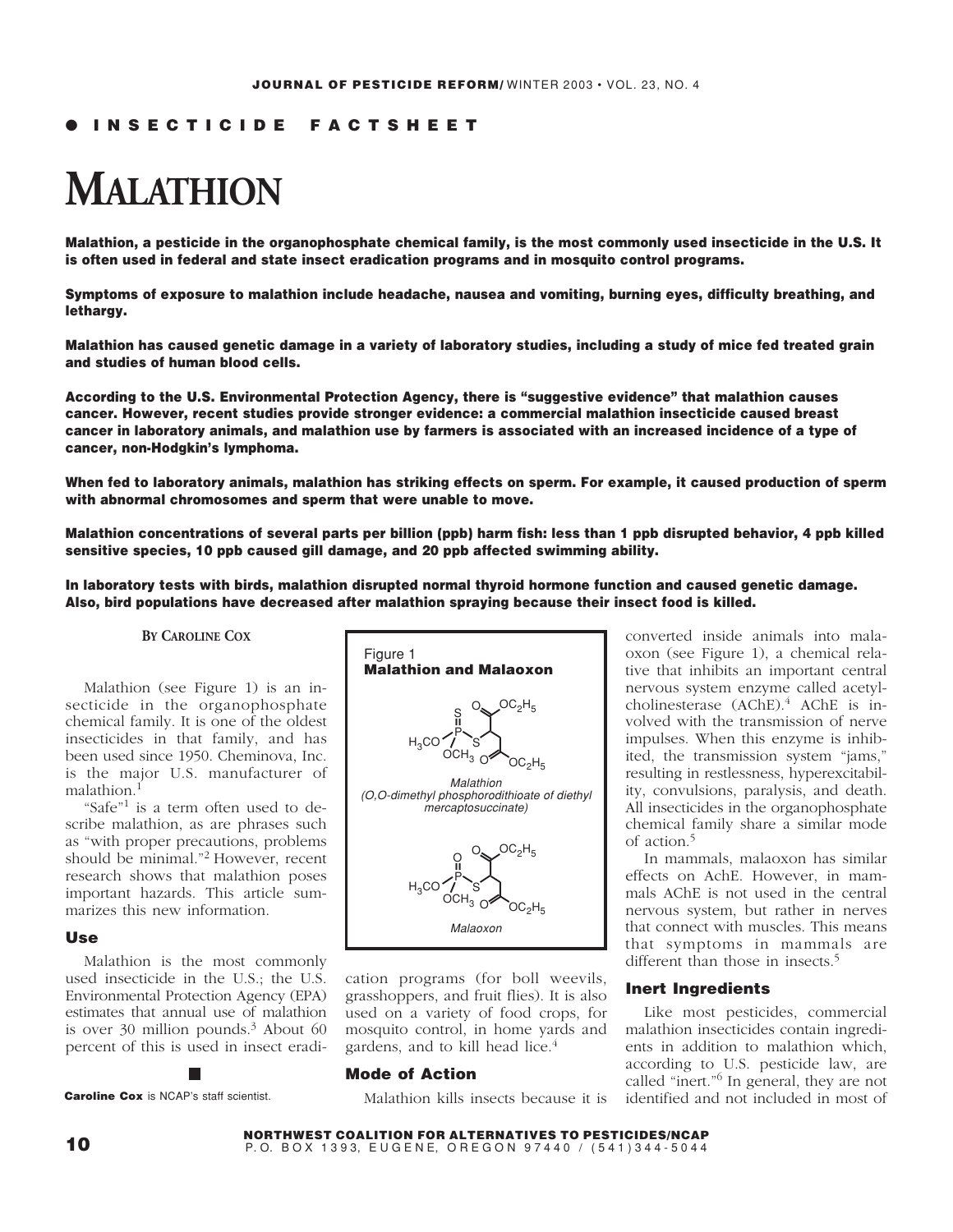the testing required in order to register these pesticides.<sup>7</sup>

Hazards posed by inert ingredients in malathion-containing insecticides (based on tests with laboratory animals) include the following:

- Crystalline silica<sup>8</sup> is classified as a carcinogen by the International Agency for Research on Cancer and has also caused genetic damage in human and other animal cells. $\frac{5}{5}$
- Solvent naphtha<sup>10-14</sup> has caused irritability and depressed activity.<sup>15</sup>
- Naphthalene<sup>11,12,16,17</sup> has caused lung tumors, birth defects, and is toxic to fetuses.<sup>18</sup>
- $\bullet$  1-Butanol<sup>19,20</sup> has caused genetic damage, birth defects, reduced fertility, and eye irritation.<sup>21</sup>
- Xylenes<sup>8,13,14,22,23</sup> have caused birth defects, reduced fertility, miscarriages, irritability, and eye irritation.24
- $1,2,4$ -Trimethyl benzene<sup>11,12,14</sup> has caused genetic damage and behavioral changes.<sup>25</sup>

#### **Symptoms of Exposure to Malathion**

According to reports made to the California Pesticide Illness Surveillance Program between 1998 and 2001, symptoms of exposure to malathion insecticides include the following: headache, nausea and vomiting, diarrhea, dizziness, burning or watery eyes, difficulty breathing or wheezing, weakness, irritated or itchy skin, exacerbation of asthma, sore or burning throat, pallor, lightheadedness, abdominal cramps, and lethargy.<sup>26</sup>

## **Mutagenicity (Ability to Cause Genetic Damage)**

The National Institute for Occupational Safety and Health (NIOSH) describes malathion as a mutagen, based on the genetic damage it caused in 29 laboratory studies published between 1978 and 1995. These studies include tests of bacteria, fruit flies, mice, hamsters, fish, and human cell cultures.<sup>27</sup>

Results from a variety of recent studies are consistent with those reviewed by NIOSH. A 2002 study by scientists from Assan and North-Eastern Hill Universities (India) showed that malathion given orally caused genetic damage in laboratory mice.<sup>28</sup> Another

2002 study, this one from Egypt's National Research Center, showed that mice fed with stored wheat that had been treated with a commercial malathion insecticide developed two kinds of genetic damage. The damage occurred at all dose levels tested in this study.29 (See Figure 2.) Three other recent studies showed that malathion, its breakdown product malaoxon, and its contaminant isomalathion cause genetic damage in human cells. These studies, authored by scientists from the University of Vermont, the University of Lodz, and the Polish Academy of Sciences, were conducted with blood cells called lymphocytes.30-32 (See Figure 2 for results from one of these studies.)

All three of the mutagenicity studies submitted to EPA by malathion's manufacturer as part of the registration process showed no "mutagenic hazard."<sup>33</sup>

## **Carcinogenicity (Ability to Cause Cancer)**

In April 2000, EPA classified malathion as having "suggestive evidence of carcinogenicity but not sufficient to assess human carcinogenic potential." EPA's classification was based primarily on studies submitted by Cheminova. These studies showed that malathion caused liver tumors in both laboratory animals studied (rats and mice) at dose levels EPA considers "excessive."<sup>34</sup>

The results of more recent studies indicate that EPA's carcinogenicity classification should be strengthened. (See Figure 3.) A 2001 study done



Malathion has caused genetic damage in a wide variety of studies, including studies using laboratory animals and human cells.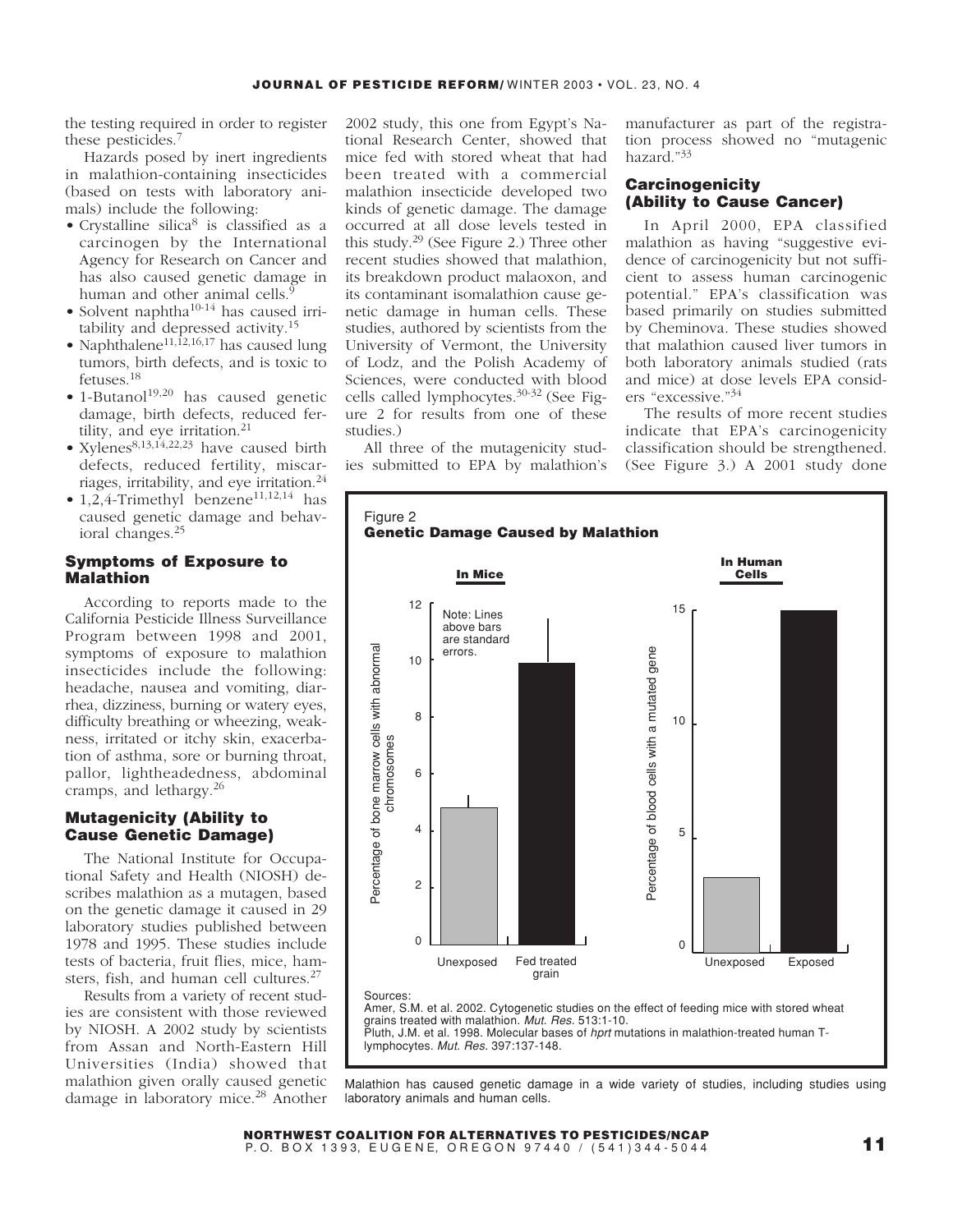

Evidence for malathion's association with cancer comes from both human and laboratory studies. Farmers with the cancer non-Hodgkin's lymphoma are almost twice as likely to have been exposed to malathion as healthy farmers. In addition, a commercial malathion insecticide caused breast cancers in rats.

by scientists at Columbia University and the Universities of Tarapacá and Concepción (Chile) found that the malathion insecticide Fyfanon increased the incidence of breast cancer in rats.35 Another study showed that malathion caused the increase by damaging an important gene.<sup>36</sup>

In addition, a 2001 study by a group of scientists from an array of Canadian universities showed that men from six Canadian provinces diagnosed with the cancer non-Hodgkin's lymphoma were almost twice as likely as healthy men to have been exposed to malathion.<sup>37</sup> The results of the study agree with those of a study done in the 1990s in the U.S. $38$ 

#### **Effects on Sperm**

Recent studies have shown that malathion has a striking ability to damage sperm. A 2002 study from Egypt's National Research Center (see "Mutagenicity," above) showed that sperm from mice fed stored wheat treated with a commercial malathion insecticide had abnormal chromosomes about twice as often as did mice fed untreated wheat.<sup>29</sup> In 2000, scientists from Bharathidasan University (India) showed that when rats were orally given another commercial malathion insecticide, they produced sperm that were unable



When rats were given malathion orally, their sperm was immobile.

to move.<sup>39</sup> (See Figure 4.) Two additional studies, conducted at the University of Chile, found that a single dose of malathion caused mice to develop abnormal sperm. $40,41$ 

EPA's 2000 evaluation of malathion found that it "did not induce reproductive toxicity."<sup>33</sup>

## **Effects on Hormones**

Although screening of pesticides for their potential to disrupt normal hormone function is required by law, EPA has not yet required testing of malathion for this kind of effect.<sup>4</sup>

Recent research, however, indicates that some hormone activities may be significantly affected by exposure to malathion. For example, a study done by a Netherlands research company found that malathion displaces sex hormones from a protein to which they normally bind in blood. This protein transports sex hormones in the blood; alterations of this activity "cause dramatic changes in the free concentrations" of these hormones.<sup>43</sup>

## **Asthma**

Malathion exposure may cause wheezing, a symptom of respiratory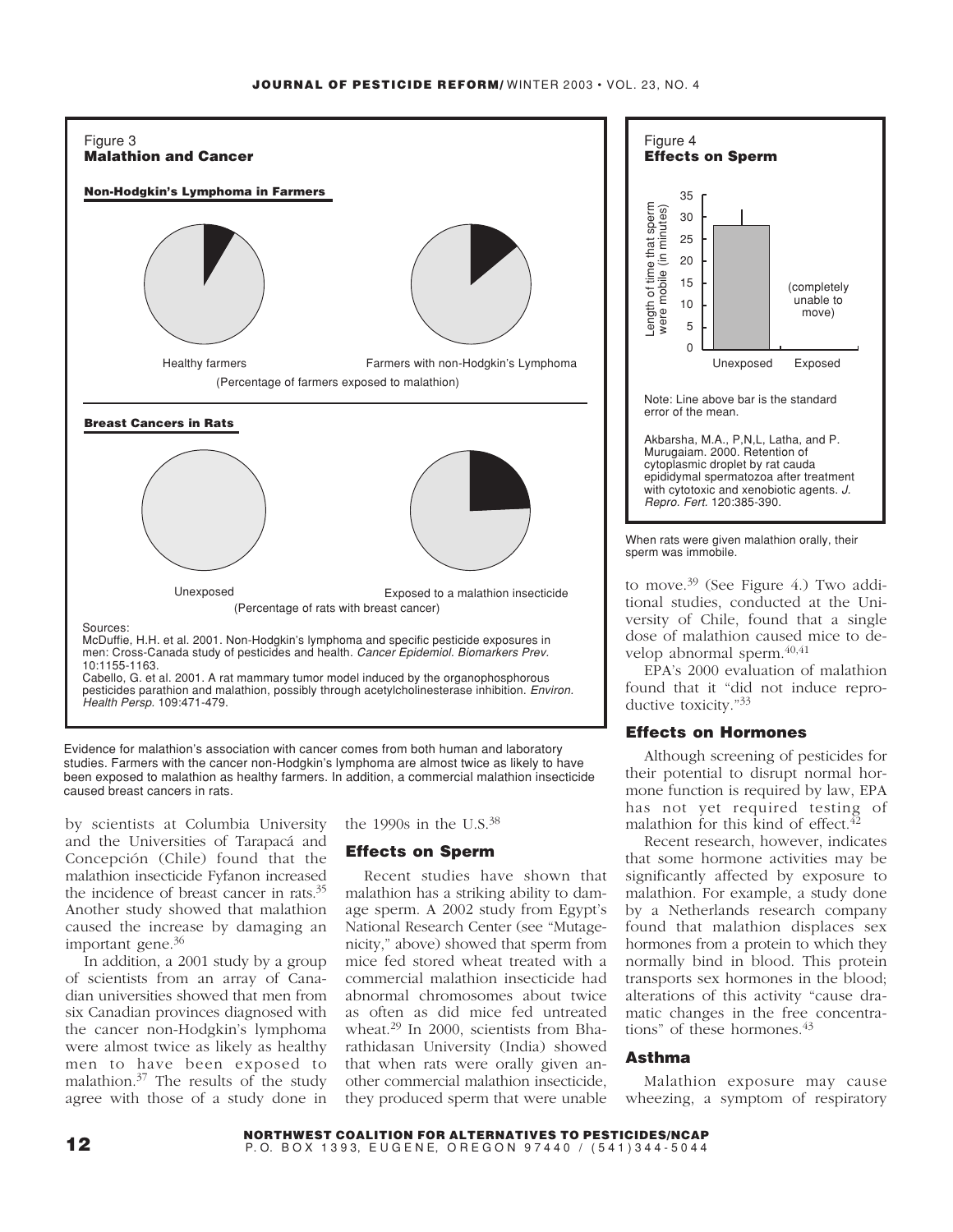diseases like asthma. According to the Agricultural Health Study, a joint project of the National Institute for Environmental Health Sciences and the National Cancer Institute, malathion use is associated with the occurrence of wheezing reported by the 20,000 farm pesticide applicators in North Carolina and Iowa who are participating in this study.<sup>44</sup>

Based on this study, a physician from McGill University is concerned about the high insecticide exposures of people in urban areas in the U.S. and commented, "One cannot help but wonder whether exposure to insecticides in these areas may be contributing to asthma morbidity."<sup>45</sup>

## **Effects on the Immune System**

In a recent comprehensive review of published research, two scientists from the University of Plymouth (UK) wrote, "Over the last 20 years experimental evidence has accumulated that OPs [organophosphate insecticides] can interfere with the immune system and cause immunotoxic effects in laboratory animals." They use malathion as an example, reviewing studies showing it causes reductions in the numbers of immune system cells, reductions in antibody responses, reductions in the activity of certain immune system cells, as well as three kinds of hypersensitivity. In general, hypersensitivity is caused by lower exposures, and the other effects by higher exposures.<sup>46</sup>

#### **Special Hazards for Children**

Children are more exposed to malathion than are adults. The Minnesota Children's Exposure Study found malathion breakdown products in children about five times as often as a comparable study of adults; concentrations were about 4 times higher.<sup>47</sup> In addition, research from Wayne State University and the Philippine Children's Medical Center showed that infants are exposed to malathion before birth.<sup>48</sup>

## **Contamination of Food**

Malathion commonly contaminates food. In the U.S. Food and Drug Administration's Total Diet Study,

malathion was found on 16 percent of the samples from the agency's market basket of foods purchased from grocery stores across the U.S. Only 3 of the 394 pesticides studied were detected more frequently than malathion.<sup>49</sup>

Researchers at the University of Georgia and Emory University found malathion in 75 percent of the meals eaten by selected individuals in the Baltimore area.<sup>50</sup>

## **Water Contamination**

The U.S. Geological Survey's (USGS's) national water quality monitoring program found that malathion extensively contaminates water. Of the 36 river basins surveyed by USGS, the agency found malathion in all but two.<sup>51</sup> (See Figure 5.)

Urban streams are more frequently contaminated than agricultural or mixed-use streams: 21 percent of all urban stream samples were contaminated with malathion. Malathion concentrations are also higher in urban streams.<sup>51</sup>

contaminated groundwater in six river basins across the country.<sup>51</sup>

#### **Air Contamination**

Malathion also extensively contaminates air. USGS compiled local, state, regional, and national air monitoring studies in 1995; over 80 percent of the combined samples were contaminated with malathion.<sup>52</sup>

## **Effects on Fish**

Low concentrations of malathion harm fish.

Effects on fish from concentrations of a few parts per billion have been well documented since the 1970s and 1980s. For example, in 1970, EPA's Environmental Research Laboratory in Minnesota found that malathion concentrations of less than 10 parts per billion (ppb) caused deformed spines in bluegill.<sup>53</sup> In 1978, biologists at Northern Illinois University showed that concentrations as low as 0.25 ppb disrupted temperature selection behavior in shiners. Temperature selection is the behavior that allows fish, coldblooded animals, to move into water

In addition, USGS found malathion-



Malathion is a widespread contaminant of rivers and streams.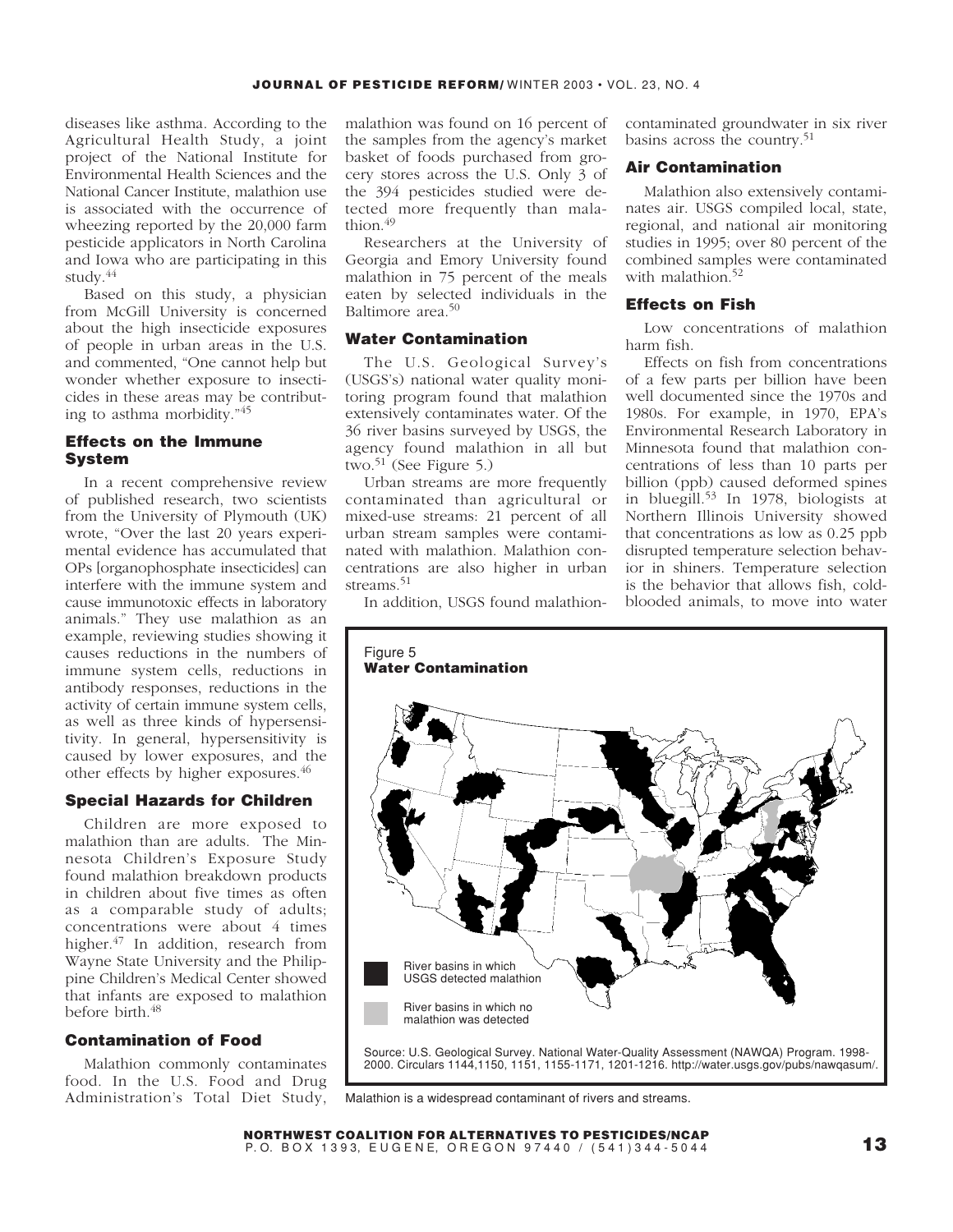"that is most desirable for physiological processes," including homing ability, timing of migrations, growth, and reproduction.54 1984 data from the U.S. Fish and Wildlife Service showed that sensitive fish species are killed by concentrations as low as 4 ppb.55

Recent studies with similar results include the following:

- Toxicologists from North Carolina State University showed that a malathion concentration of 1 ppb harms animals that fish use for food. In water fleas, 1 ppb significantly inhibited the transformation of the hormone testosterone, one of the hormones that regulates molting and reproduction.<sup>56</sup> Water fleas are an important food resource for fish, including Northwest salmon.57
- Biologists from Dicle University (Turkey) showed that a concentration of 10 ppb of malathion caused gill lesions in mosquitofish. This was the lowest concentration tested in this study, so it is not known whether lower concentrations have similar effects.<sup>58</sup>
- Scientists from the University of

Missouri and the U.S. Geological Survey showed that a concentration of 20 ppb of malathion affected swimming ability of rainbow trout. This was the lowest concentration tested in this study.<sup>59</sup> (See Figure  $6$ .)

• Zoologists from Panjab University (India) showed that a concentration of 50 ppb of malathion damaged red blood cells in the common fish *Channa punctatus*. Again, this was the lowest concentration tested in this study. $60$ 

## **Effects on Birds**

Recent research also shows that malathion has a variety of harmful effects on birds. Malathion disrupted normal hormone activity, caused genetic damage, and reduced birds' food supply in the following studies:

- Biologists from Shizuoka University (Japan) showed that, in quail, malathion inhibits the binding of a thyroid hormone to a protein that normally transports these hormones to their target cells.<sup>61</sup>
- Scientists from three Indian universities showed that malathion given





Malathion affects important fish behaviors, including how fast they swim.

orally caused genetic damage in the bone marrow cells of chicks. Damage occurred following a single dose of malathion at all levels tested.<sup>62</sup>

• Wildlife biologists from Colorado State University studying grasshopper eradication programs in 5 western states between 1987 and 1990 found that populations of western meadowlarks decreased after malathion treatments. These "declines in bird density likely resulted from reduced food availability" when the insects the meadowlarks normally eat were killed by the malathion treatment.<sup>63</sup>

## **Effects on Frogs and Toads**

Malathion suppresses the immune system in frogs and toads. For example, biologists from the Universities of Windsor and Waterloo (Canada) found that dosing northern leopard frogs in the laboratory with malathion reduced the frogs' ability to produce antibodies. The same effect was measured in frogs collected from pesticide-exposed locations.<sup>64</sup> Another study, from the University of Wyoming, found similar results in Woodhouse's toads; exposure to a commercial malathion insecticide disrupted immune system function and increased the incidence and severity of a bacterial disease.<sup>65</sup>

## **Effects on Earthworms**

Malathion is harmful to earthworms. Scientists at Sambalpur University (India) showed that malathion treatment reduced the number of earthworms in a rice field, and decreased the rate at which they reproduced.<sup>66</sup>

#### **Resistance**

Insecticide resistance occurs when susceptible insects in a population are killed by an insecticide, leaving "only those that are genetically resistant to the toxicant." Resistance is then passed on to future generations of the pest population.<sup>67</sup>

Resistance to malathion is common. Over a hundred insect species have developed resistance to malathion, and there are more species resistant to malathion than to any other insecticides except DDT and some related chemicals. $68$   $\bullet$